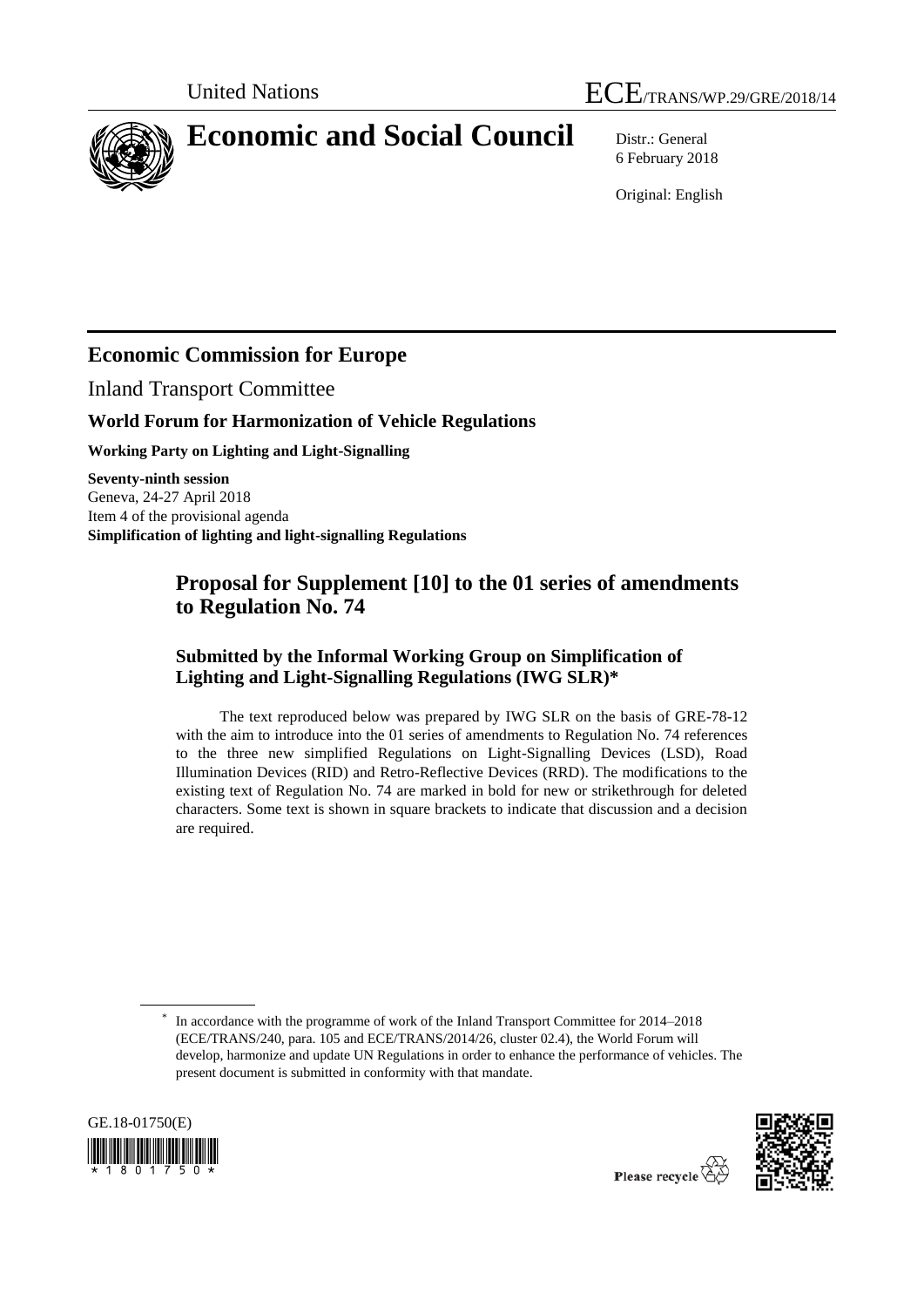#### **I. Proposal**

*Paragraph 6.1.1.,* amend to read:

"6.1.1. Number

One or two of approved type according to:

- (a) Regulation No. 113;
- (b) Class A of Regulation No. 112;
- (c) Regulation No. 1;
- (d) Regulation No. 57;
- (e) Regulation No. 72;
- (f) Regulation No. 76;

#### **(g) Class [A, BS, CS, DS or ES] of Regulation No. [RID]**"

*Paragraph 6.2.1. and footnote \*,* amend to read:

"6.2.1. Number

One or two of approved type according to:

- (a) Regulation No. 113\* ;
- (b) Class A of Regulation No. 112;
- (c) Regulation No. 1;
- (d) Regulation No. 56;
- (e) Regulation No. 57;
- (f) Regulation No. 72;
- (g) Regulation No. 76;
- (h) Regulation No. 82;
- **(i) Class [A, AS\*, BS, CS, DS or ES] of Regulation No. [RID]**"

\*Headlamps of Class A of Regulation No. 113 **with LED modules or class [AS] of Regulation No. [RID]** with LED modules only on vehicles with a maximum design speed not exceeding 25 km/h.

*Paragraph 6.8.2. and footnote 4,* amend to read:

"6.8.2. Arrangement

Two front indicators (category 11**<sup>4</sup>** );

Two rear indicators (category 12<sup>4</sup>)."

<sup>4</sup> May be replaced by indicators of categories 1 and 2 respectively of Regulation No. 6 **or [LSD]**